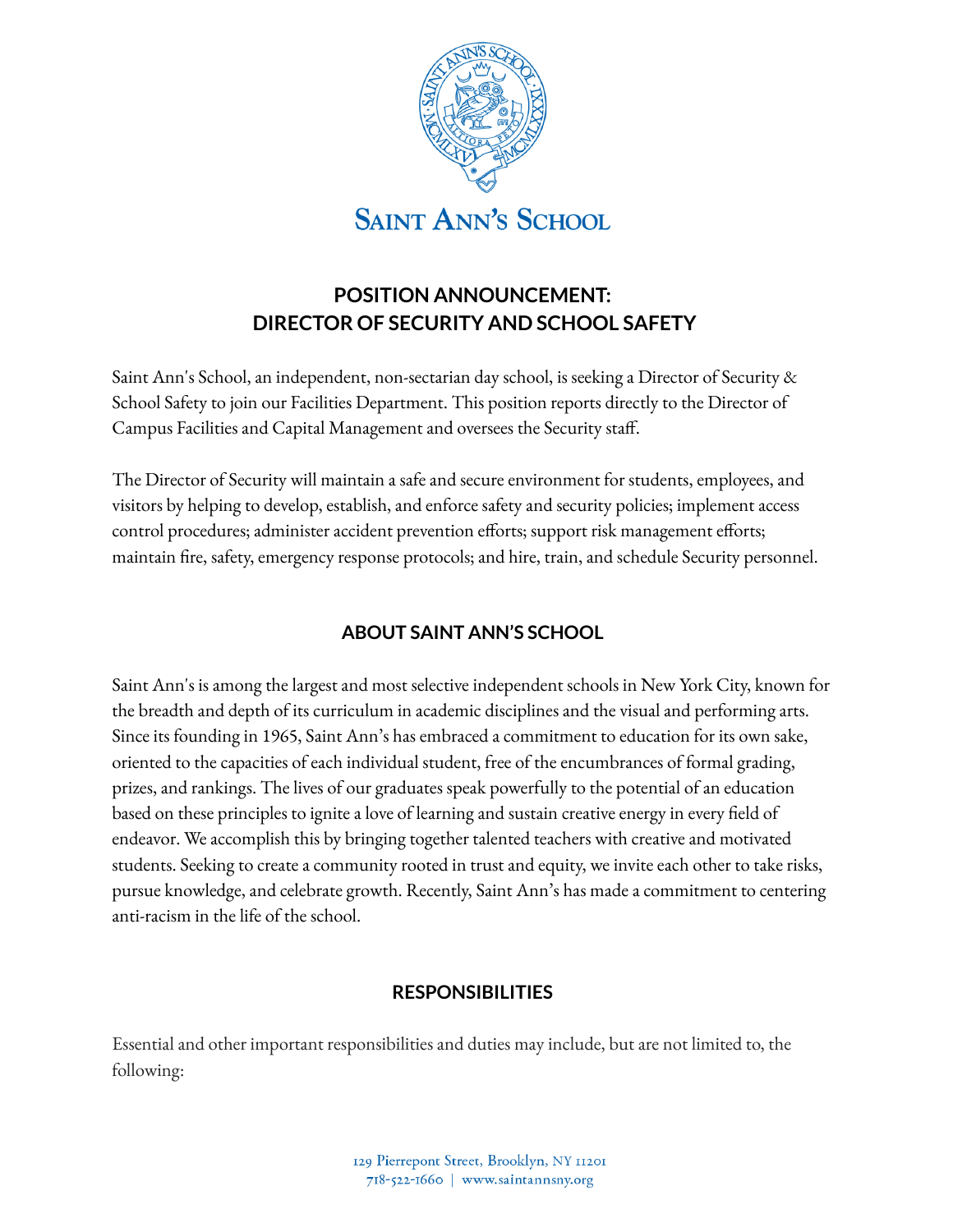

- Create, implement, and manage a comprehensive security/school safety program, including: policies and procedures inline with school operations and schedules; establishing internal controls; conducting inspections as needed; manage facilities' fire and life safety protocols and business continuity plans; management of access control and surveillance
- Coordinate school safety compliance with federal, state, and local regulations by studying existing and new requirements and overseeing and enforcing school-wide adherence to requirements
- Hire, schedule, and supervise all Security personnel; identify and implement proper staffing structure to meet School's needs
- Conduct and coordinate safety, security, and emergency preparedness training by developing, scheduling, and/or facilitating training for staff and students
- Secure facilities, assets, students, and personnel by working in conjunction with the appropriate departments
- Conduct regular audits and inspections to assess, identify, and mitigate any security vulnerabilities
- Manage the administration and maintenance of access security systems, including surveillance systems
- Maintain records of incidents, fire, and other emergency drills; conduct drills on a routine schedule
- Supervise and maintain access control and key distribution
- Coordinate with appropriate departments to meet operational security needs, including facilities maintenance and capital projects; offsite school-sponsored activities (field trips, recreational activities, special events); afterhours school events
- Work closely with administrators and Buildings & Grounds department to address and correct safety/security issues on school campus

# **PERSONAL AND PROFESSIONAL REQUIREMENTS**

- Minimum requirement of Associate's Degree, with six to eight years of related experience; prior experience in Education setting is preferred
- Proven management skills with a minimum of three years' supervisory experience
- Ability to manage budget and personnel
- Computer literacy and extensive knowledge with multiple computer platforms, programs, and systems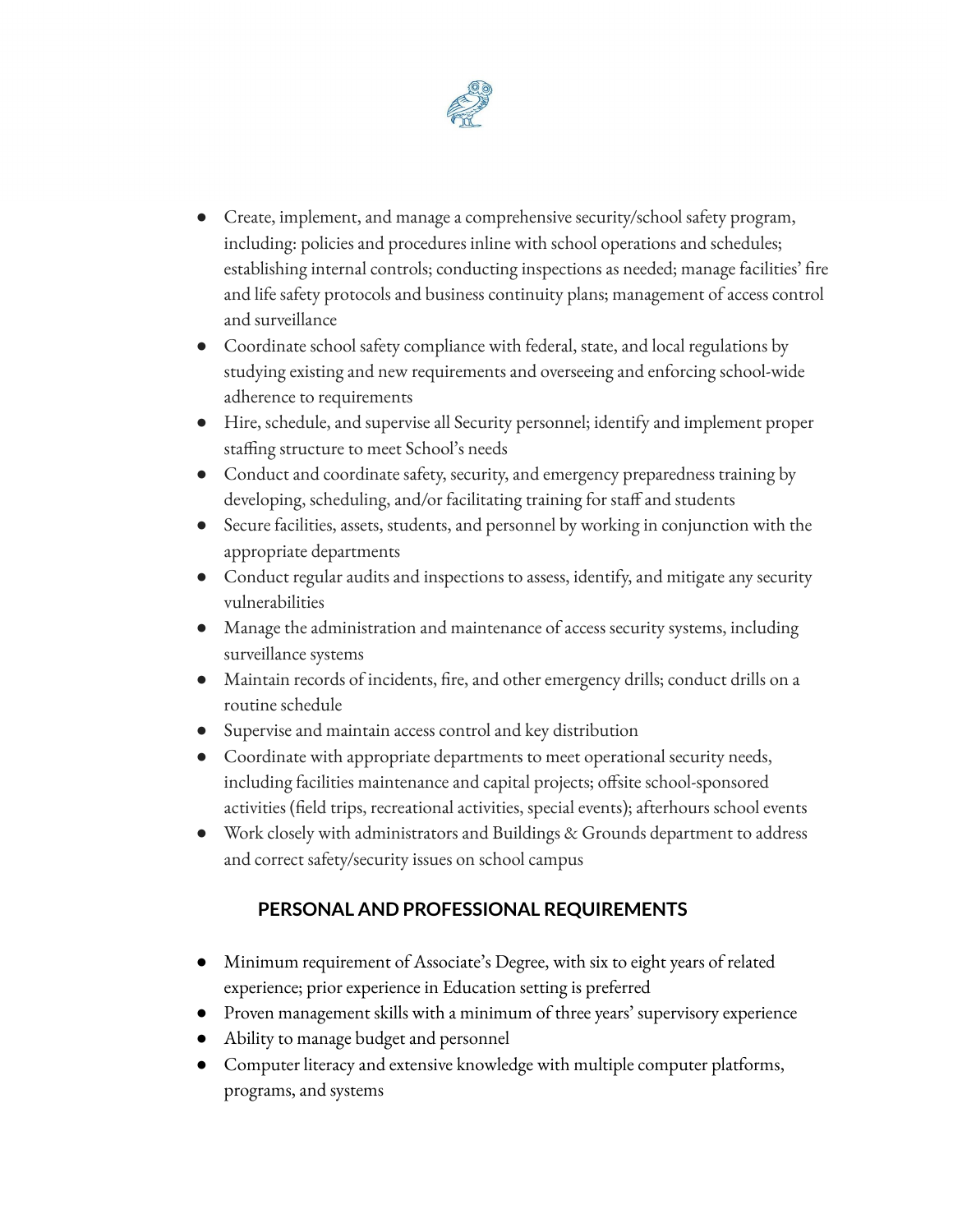

- Ability to obtain information through interviews and observations and to conduct comprehensive investigations
- Ability to take charge with a professional and calm cadence in emergency situations
- Ability to analyze risk and make appropriate recommendations for a school setting
- Ability to express ideas clearly and concisely in written and oral form
- Ability to work effectively with employees, students, parents, school administration, vendors, and local law enforcement representatives.
- FDNY Certificates of Fitness:
	- D-20: Fire & Emergency Drill Conductor for NYC K-12 Nonpublic Schools
	- F-01: Citywide Fire Guard for Impairment
	- F-07: Fire & Emergency Drill Conductor
	- S-95: Supervision of Fire Alarm Systems

#### **COMPENSATION**

A competitive compensation package, commensurate with level of experience, plus benefits.

### **TO APPLY**

Interested applicants should send a cover letter and resume to: DirectorSecurity@saintannsny.org by July 15, 2022. Anticipated start date of August 15, 2022 or earlier. Please visit our website, https://saintannsny.org/ to learn more about us.Candidates who identify as members of historically underrepresented groups are strongly encouraged

#### **NOTICE OF NONDISCRIMINATORY POLICY**

Saint Ann's School admits students of any race, color, religion, creed, gender, disability, national or ethnic origin, sexual orientation or any other category protected by applicable federal, state or local law, to all the rights privileges, programs, and activities generally accorded or made available to students at the School. The School does not discriminate on the basis of race, color, religion, creed, gender (which includes a person's actual or perceived sex, as well as gender identity and expression), age, marital status, disability, national or ethnic origin, sexual orientation, familial status, predisposing genetic characteristics, actual or perceived domestic violence victim status, unemployment status, caregiver status or any other category protected by applicable federal, state or local law, in carrying on